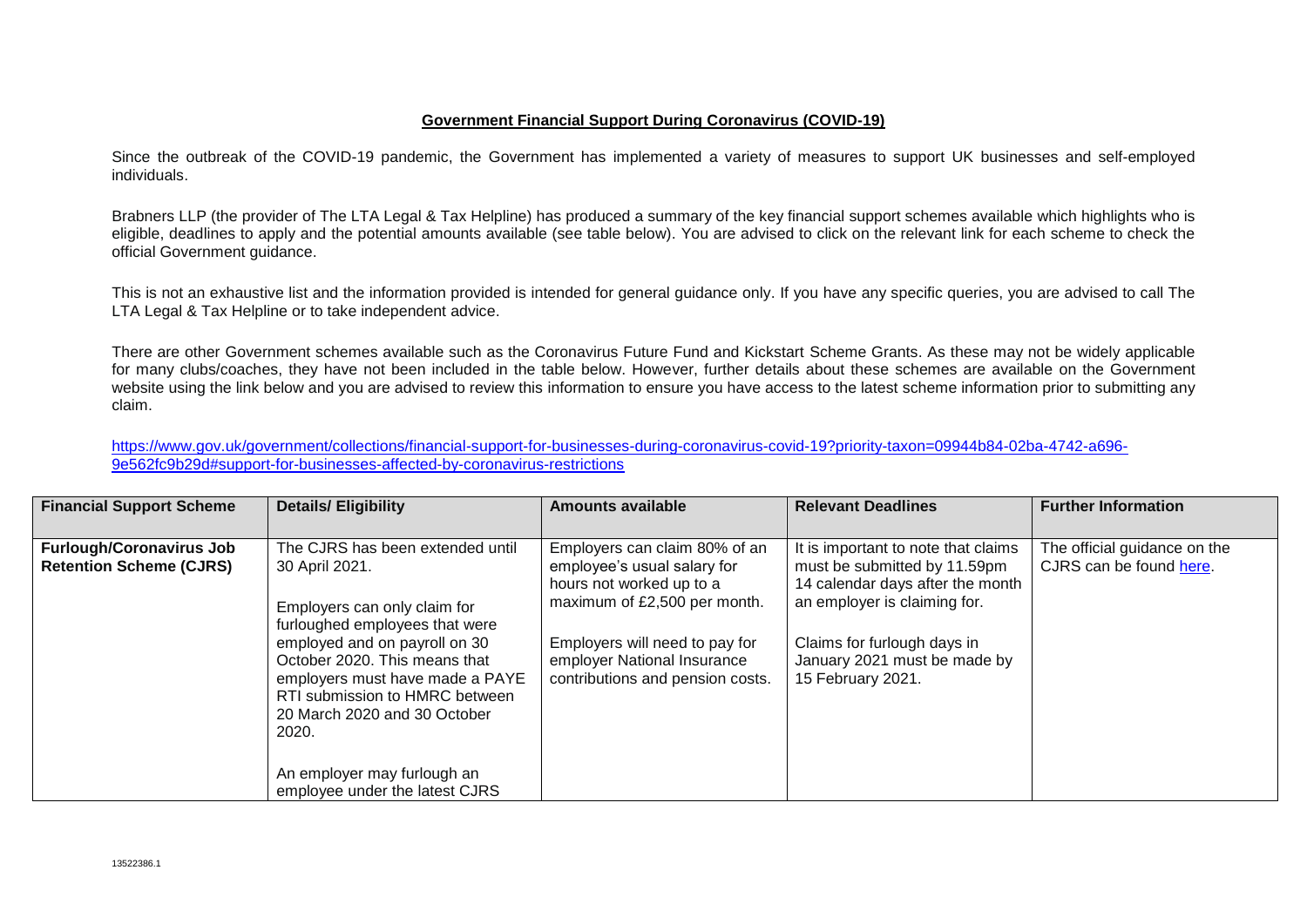|                                                                | even if they were not eligible to be<br>furloughed under the previous CJRS.                                                                                                                                                                                                                                                                                                                                                                                                                                                                                                                                                                                                                                                |                                                                                                                                                                                                                                                             |                                                                                           |                                                          |
|----------------------------------------------------------------|----------------------------------------------------------------------------------------------------------------------------------------------------------------------------------------------------------------------------------------------------------------------------------------------------------------------------------------------------------------------------------------------------------------------------------------------------------------------------------------------------------------------------------------------------------------------------------------------------------------------------------------------------------------------------------------------------------------------------|-------------------------------------------------------------------------------------------------------------------------------------------------------------------------------------------------------------------------------------------------------------|-------------------------------------------------------------------------------------------|----------------------------------------------------------|
| <b>Self-Employment Income</b><br><b>Support Scheme (SEISS)</b> | The SEISS has been extended and it<br>is currently accepting applications for<br>a third-self employed grant.<br>An individual will not be eligible for<br>this third grant unless they were also<br>eligible for the first and second<br>To be eligible for the third grant an<br>individual must be self-employed or a<br>member of a partnership and must<br>have traded in both tax years:<br>2018 to 2019 and submitted<br>$\bullet$<br>their Self Assessment tax<br>return on or before 23 April<br>2020 for that year;<br>2019 to 2020<br>$\bullet$<br>An individual's trading profits must<br>be no more than £50,000 and at<br>least equal to their non-trading<br>income.<br>To make a claim for the third grant | The third taxable grant is worth<br>80% of average monthly trading<br>profits, paid out in a single<br>instalment covering 3 months'<br>worth of profits, and capped at<br>£7,500 in total.<br>Individual's must retain evidence<br>to support their claim. | If eligible, a claim for the third<br>grant must be made on or before<br>29 January 2021. | The official guidance on the<br>SEISS can be found here. |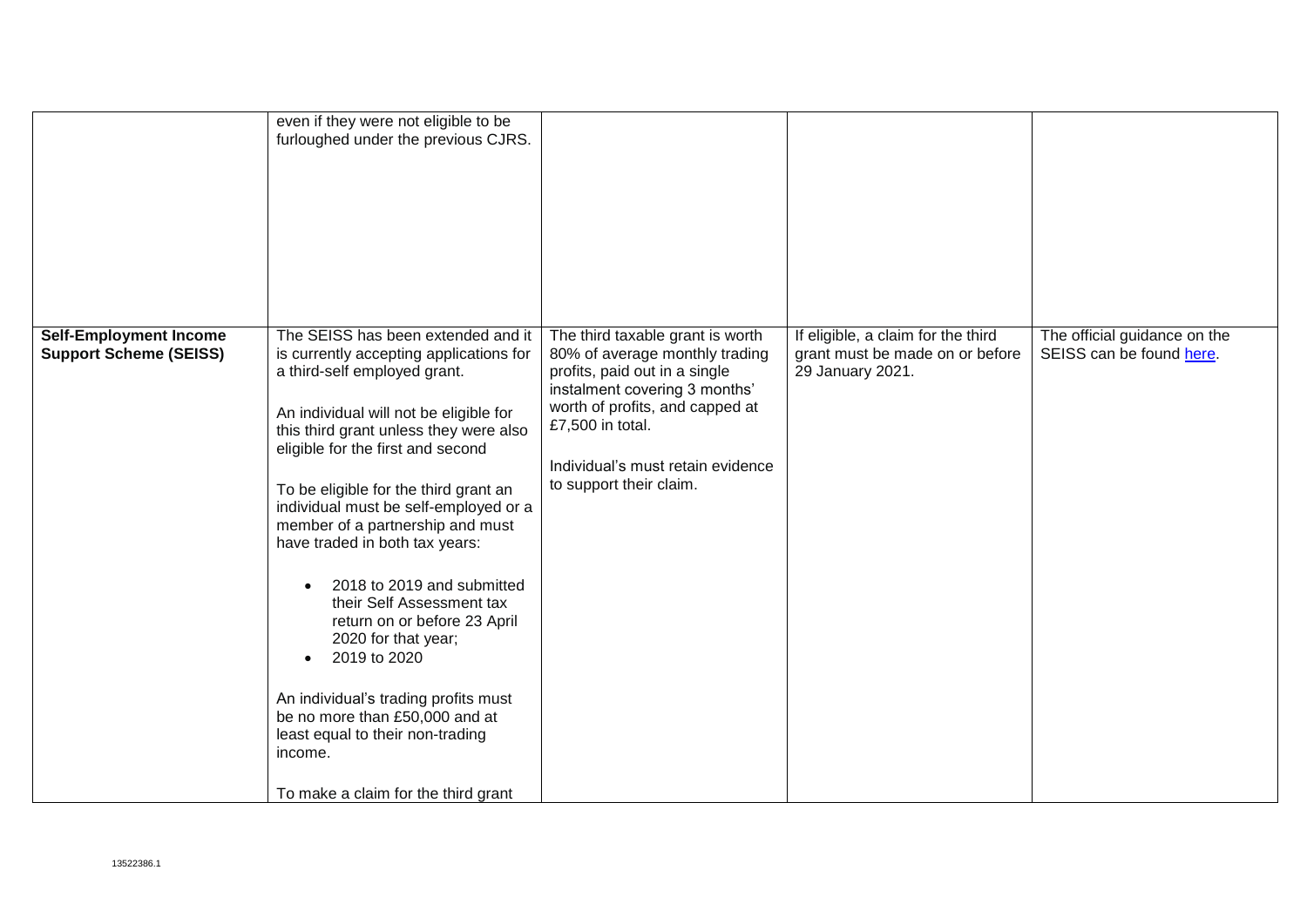|                                                                           | an individual's business must have<br>had a new or continuing impact from<br>COVID-19 between 1 November<br>2020 and 29 January 2021, which<br>the individual reasonably believes<br>will have a significant reduction in<br>their profits.                                                                                                                                          |                                                                                                                                                                                                                                                     |                                                                                                                                                                                                      |                                                                                          |
|---------------------------------------------------------------------------|--------------------------------------------------------------------------------------------------------------------------------------------------------------------------------------------------------------------------------------------------------------------------------------------------------------------------------------------------------------------------------------|-----------------------------------------------------------------------------------------------------------------------------------------------------------------------------------------------------------------------------------------------------|------------------------------------------------------------------------------------------------------------------------------------------------------------------------------------------------------|------------------------------------------------------------------------------------------|
| <b>Business Rates Relief</b>                                              | In 2020, the Government introduced<br>a business rates holiday for retail,<br>hospitality and leisure businesses.<br>A business may be eligible if their<br>property is a leisure property - for<br>example, a sports club.                                                                                                                                                          | Businesses in the retail,<br>hospitality and leisure sectors in<br>England will not have to pay<br>business rates for the 2020 to<br>2021 tax year.                                                                                                 | Businesses do not need to take<br>any action. Their local council<br>will apply the discount<br>automatically.<br>The relief will apply to business<br>rates bills for the 2020 to 2021<br>tax year. | The official guidance for<br>business rates relief due to<br>COVID-19 can be found here. |
| <b>Coronavirus Business</b><br><b>Interruption Loan Scheme</b><br>(CBILS) | The CBILS scheme provides<br>financial support to smaller<br>businesses affected by COVID-19.<br>A business can apply for the CBILS if<br>it is:<br>Based in the UK<br>Has an annual turnover of up<br>to £45 million<br>A business will also need to show<br>that:<br>It would be viable were it not<br>for the pandemic<br>Has been adversely<br>$\bullet$<br>impacted by COVID-19 | CBILS helps small and medium-<br>sized businesses to access<br>loans and other forms of finance<br>up to £5 million.<br>The Government guarantees<br>80% of the finance to the lender<br>and pays interest and any fees<br>for the first 12 months. | The scheme is open until 31<br>March 2021.                                                                                                                                                           | The official guidance on the<br>CBILS can be found here.                                 |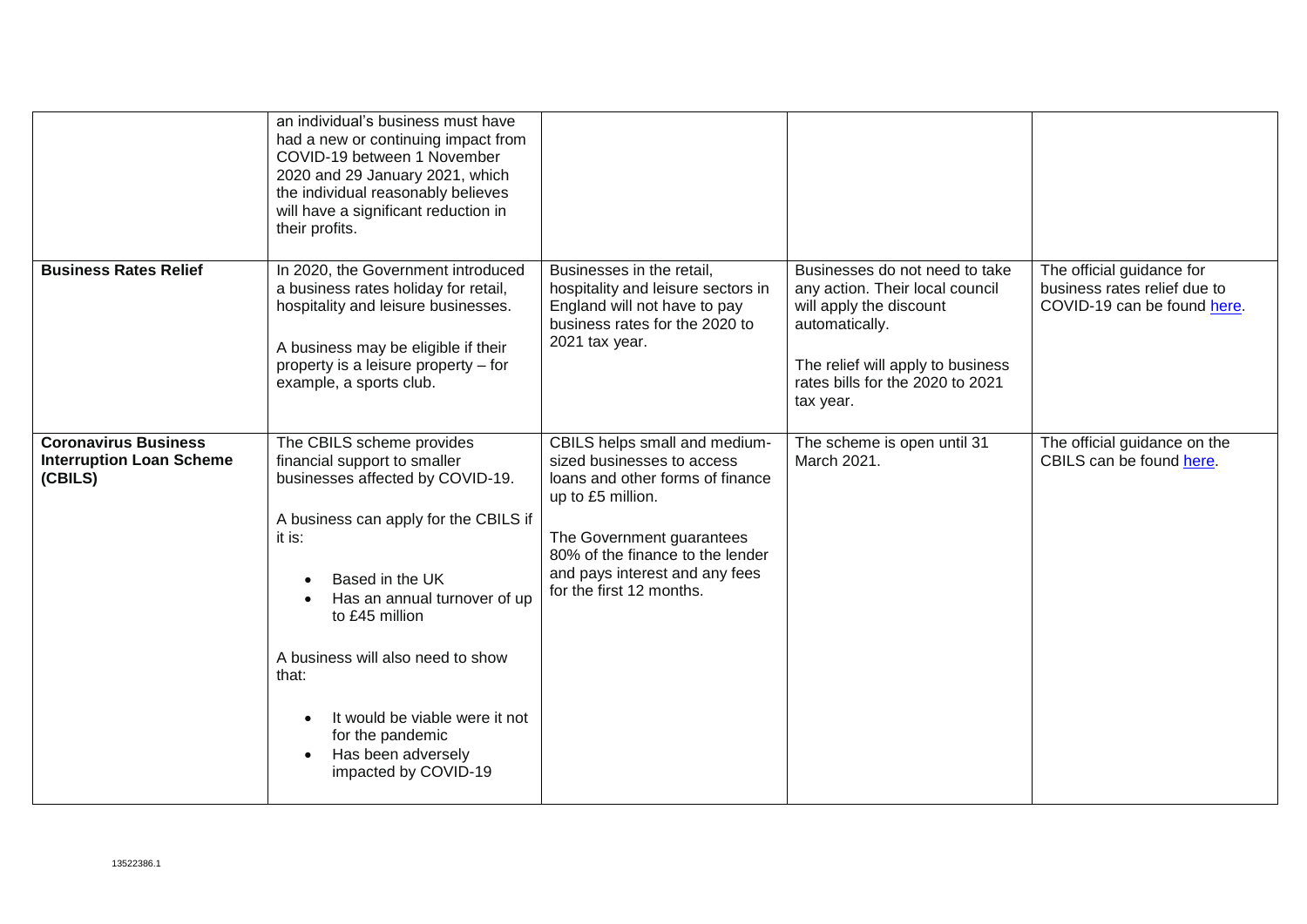|                                                                               | If a business wishes to borrow<br>£30,000 or more, it must also confirm<br>that the business wasn't classified as<br>a business in difficulties on 31<br>December 2019.<br>Applicants will need to provide<br>documentation that illustrates that<br>they can afford to repay the loan.                                                                         |                                                                                                                                                                                                                                                                                                                                                              |                                                                                       |                                                                                |
|-------------------------------------------------------------------------------|-----------------------------------------------------------------------------------------------------------------------------------------------------------------------------------------------------------------------------------------------------------------------------------------------------------------------------------------------------------------|--------------------------------------------------------------------------------------------------------------------------------------------------------------------------------------------------------------------------------------------------------------------------------------------------------------------------------------------------------------|---------------------------------------------------------------------------------------|--------------------------------------------------------------------------------|
| <b>Bounce Back Loan Scheme</b><br>(BBLS)                                      | The BBLS enables smaller<br>businesses to access finance more<br>quickly during the COVID-19<br>outbreak.<br>A business can apply for the BBLS if<br>it is:<br>Based in the UK<br>Was established before 1<br>March 2020<br>Has been adversely<br>impacted by COVID-19<br>A business cannot apply for the<br>BBLS if it is already claiming under<br>the CBILS. | The BBLS helps small and<br>medium-sized businesses to<br>borrow between £2,000 and up<br>to 25% of their turnover. The<br>maximum loan available is<br>£50,000.<br>The government guarantees<br>100% of the loan and there won't<br>be any fees or interest to pay for<br>the first 12 months. After 12<br>months the interest rate will be<br>2.5% a year. | The scheme is open until 31<br>March 2021.                                            | The official guidance on the<br>BBLS can be found here.                        |
| <b>Local Restrictions Support</b><br><b>Grant (LRSG (Closed)</b><br>Addendum) | The (LRSG (Closed) Addendum)<br>supports businesses that have been<br>required to close due to the national<br>restrictions.<br>Eligible businesses may be entitled<br>to a cash grant from their local<br>council for each 28 day period under                                                                                                                 | Businesses that have been<br>required to close due to national<br>restrictions imposed by<br>government as of 5 January<br>2021 may be eligible for a one-<br>off grant of up to £9,000.                                                                                                                                                                     | Businesses should visit their<br>local council's website to find out<br>how to apply. | The official guidance on the<br>(LRSG (Closed) Addendum) can<br>be found here. |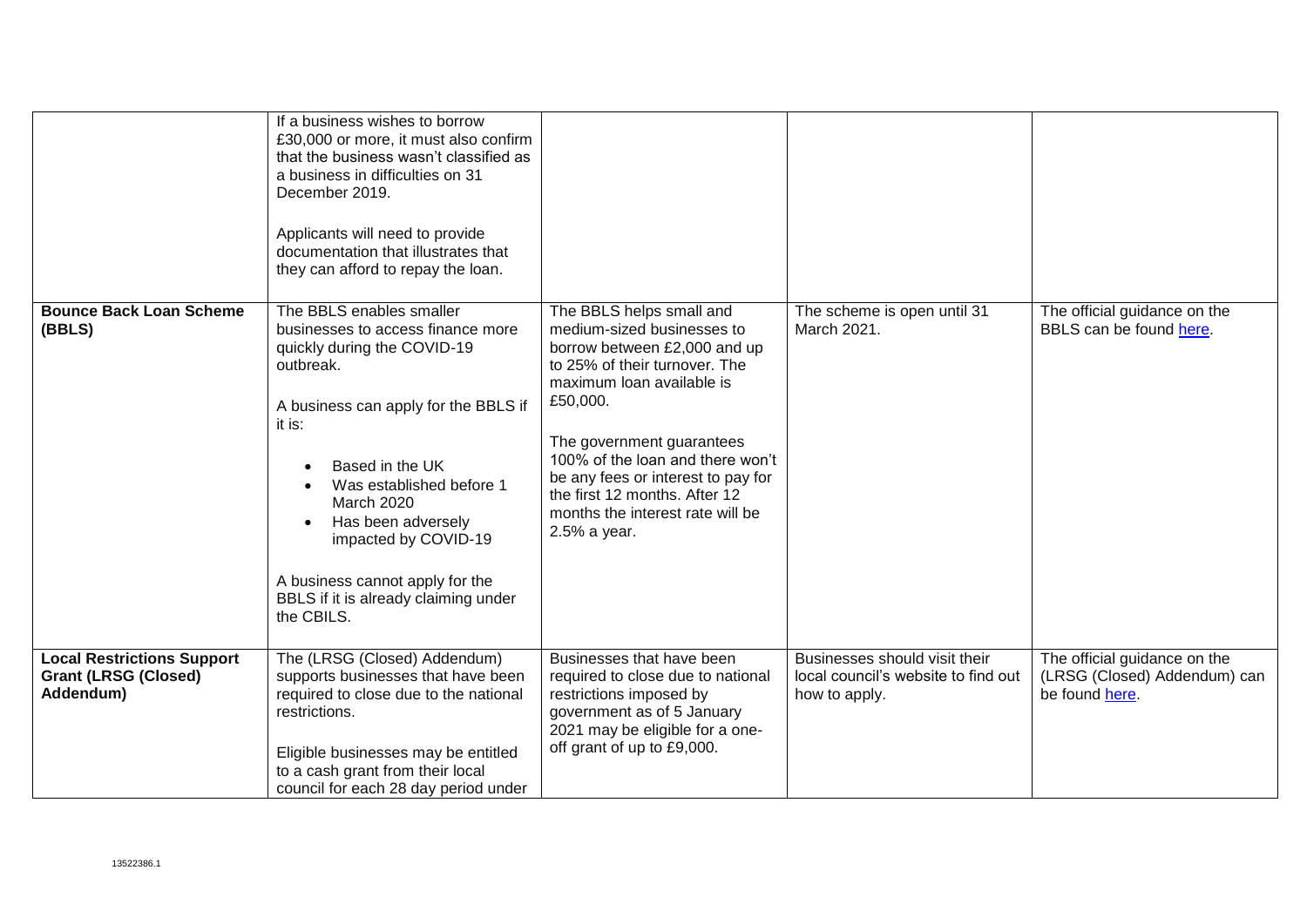|                                    | national restrictions.                                                                                                                                                                                                                                                                                                                                                                             |                    |                                |                              |
|------------------------------------|----------------------------------------------------------------------------------------------------------------------------------------------------------------------------------------------------------------------------------------------------------------------------------------------------------------------------------------------------------------------------------------------------|--------------------|--------------------------------|------------------------------|
|                                    | A business may be eligible if it:<br>is based in England<br>$\bullet$<br>occupies property on which it<br>$\bullet$<br>pays business rates (and is<br>the ratepayer)<br>has been required to close<br>$\bullet$<br>because of the national<br>restrictions imposed as of 5<br>January 2021<br>has been unable to provide<br>$\bullet$<br>its usual in-person customer<br>service from its premises |                    |                                |                              |
| <b>The Coronavirus Statutory</b>   | Under the Rebate Scheme,                                                                                                                                                                                                                                                                                                                                                                           | Up to 2 weeks' SSP | The Rebate Scheme is currently | The official guidance on The |
| <b>Sick Pay Rebate Scheme (the</b> | employers can claim back up to 2                                                                                                                                                                                                                                                                                                                                                                   |                    | open - HMRC will confirm when  | Coronavirus Sick Pay Rebate  |
| <b>Rebate Scheme)</b>              | weeks' SSP if:                                                                                                                                                                                                                                                                                                                                                                                     |                    | it will close.                 | Scheme can be found here.    |
|                                    | they have already paid the                                                                                                                                                                                                                                                                                                                                                                         |                    |                                |                              |
|                                    | employee's sick pay<br>they're claiming for an employee                                                                                                                                                                                                                                                                                                                                            |                    |                                |                              |
|                                    | who's eligible for sick pay due to                                                                                                                                                                                                                                                                                                                                                                 |                    |                                |                              |
|                                    | coronavirus                                                                                                                                                                                                                                                                                                                                                                                        |                    |                                |                              |
|                                    | they have a PAYE payroll<br>$\bullet$<br>scheme that was created and                                                                                                                                                                                                                                                                                                                               |                    |                                |                              |
|                                    | started on or before 28 February                                                                                                                                                                                                                                                                                                                                                                   |                    |                                |                              |
|                                    | 2020                                                                                                                                                                                                                                                                                                                                                                                               |                    |                                |                              |
|                                    | they have fewer than 250<br>employees on 28 February 2020                                                                                                                                                                                                                                                                                                                                          |                    |                                |                              |
|                                    | across all the employer's PAYE                                                                                                                                                                                                                                                                                                                                                                     |                    |                                |                              |
|                                    | payroll schemes                                                                                                                                                                                                                                                                                                                                                                                    |                    |                                |                              |
|                                    | An employer can claim under the                                                                                                                                                                                                                                                                                                                                                                    |                    |                                |                              |
|                                    | CJRS and the Rebate Scheme for                                                                                                                                                                                                                                                                                                                                                                     |                    |                                |                              |
|                                    | the same employee but not for the                                                                                                                                                                                                                                                                                                                                                                  |                    |                                |                              |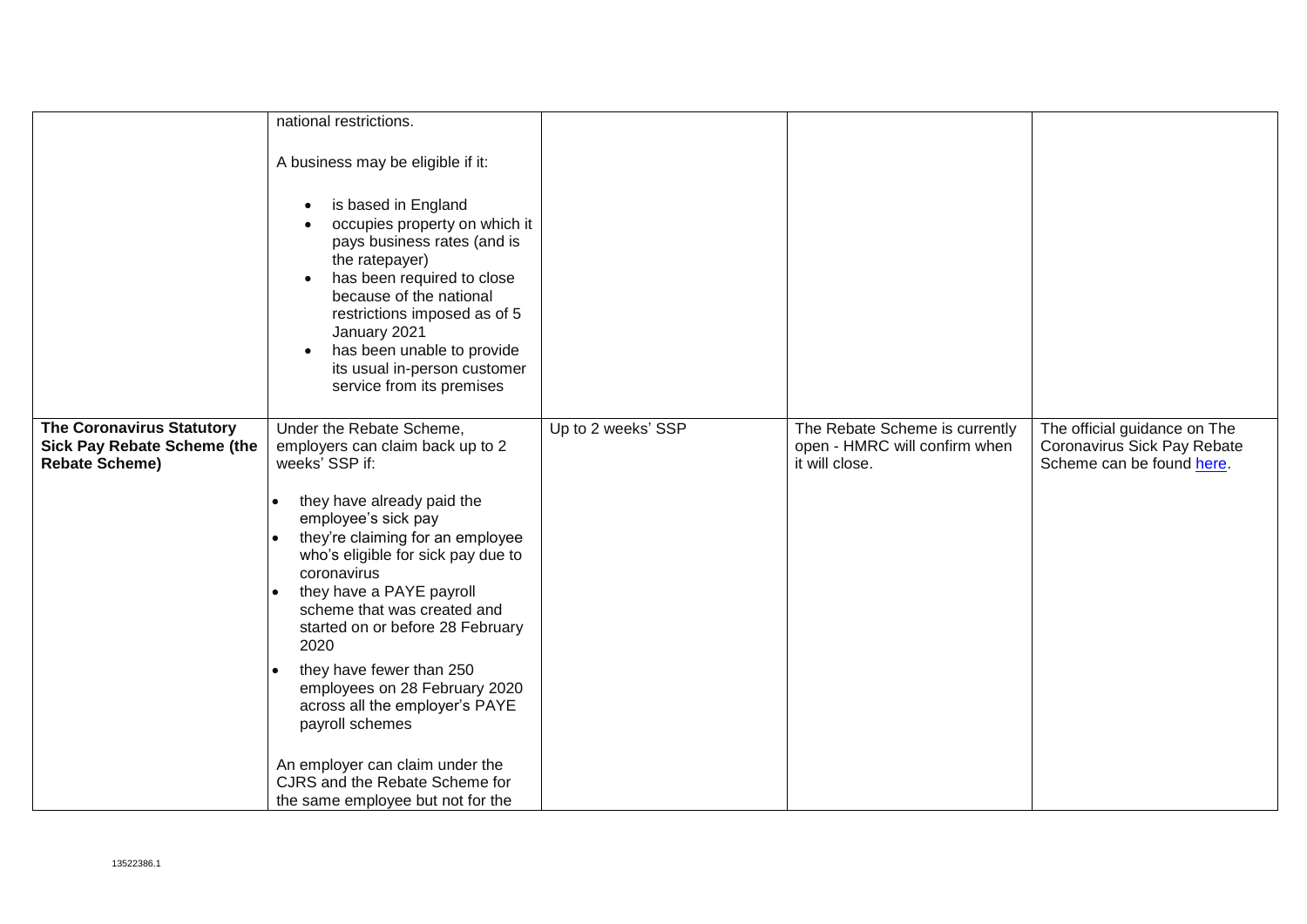|                                                                                   | same period of time.                                                                                                                                                                                                                                                                        |     |                                                                                                                               |                                                                                          |
|-----------------------------------------------------------------------------------|---------------------------------------------------------------------------------------------------------------------------------------------------------------------------------------------------------------------------------------------------------------------------------------------|-----|-------------------------------------------------------------------------------------------------------------------------------|------------------------------------------------------------------------------------------|
|                                                                                   | An employer can make more than                                                                                                                                                                                                                                                              |     |                                                                                                                               |                                                                                          |
|                                                                                   | one claim per employee but cannot                                                                                                                                                                                                                                                           |     |                                                                                                                               |                                                                                          |
|                                                                                   | claim for more than 2 weeks in total.                                                                                                                                                                                                                                                       |     |                                                                                                                               |                                                                                          |
|                                                                                   |                                                                                                                                                                                                                                                                                             |     |                                                                                                                               |                                                                                          |
| <b>Deferred VAT Payments</b><br>(deferred from 20 March - 30<br><b>June 2020)</b> | If a business deferred VAT between<br>20 March and 30 June 2020 (the<br>Deferred VAT) and still has<br>payments to make, it may:<br>pay the Deferred VAT in full on or<br>before 31 March 2021 or<br>opt into a new VAT deferral<br>payment scheme (subject to the<br>rules of the Scheme*) | N/A | 31 March 2021 - to pay Deferred<br>VAT in full.<br>or<br>31 March 2021 to opt into the<br>new VAT deferral payment<br>scheme. | The official guidance on paying<br>VAT deferred due to coronavirus<br>can be found here. |
|                                                                                   | Under this deferral scheme, instead<br>of paying the full amount by 31<br>March 2021, the business can make<br>up to 11 monthly instalments,<br>interest free. All instalments must be<br>made by the end of March 2022.                                                                    |     |                                                                                                                               |                                                                                          |
|                                                                                   | <i>*To use this scheme the business</i><br>must:                                                                                                                                                                                                                                            |     |                                                                                                                               |                                                                                          |
|                                                                                   | still have deferred VAT to pay<br>$\bullet$                                                                                                                                                                                                                                                 |     |                                                                                                                               |                                                                                          |
|                                                                                   | be up to date with its VAT returns<br>$\bullet$                                                                                                                                                                                                                                             |     |                                                                                                                               |                                                                                          |
|                                                                                   | opt in before the end of March<br>$\bullet$<br>2021                                                                                                                                                                                                                                         |     |                                                                                                                               |                                                                                          |
|                                                                                   | pay the first instalment when it<br>opts in                                                                                                                                                                                                                                                 |     |                                                                                                                               |                                                                                          |
|                                                                                   | The online scheme is not yet open<br>but is expected to be available in                                                                                                                                                                                                                     |     |                                                                                                                               |                                                                                          |